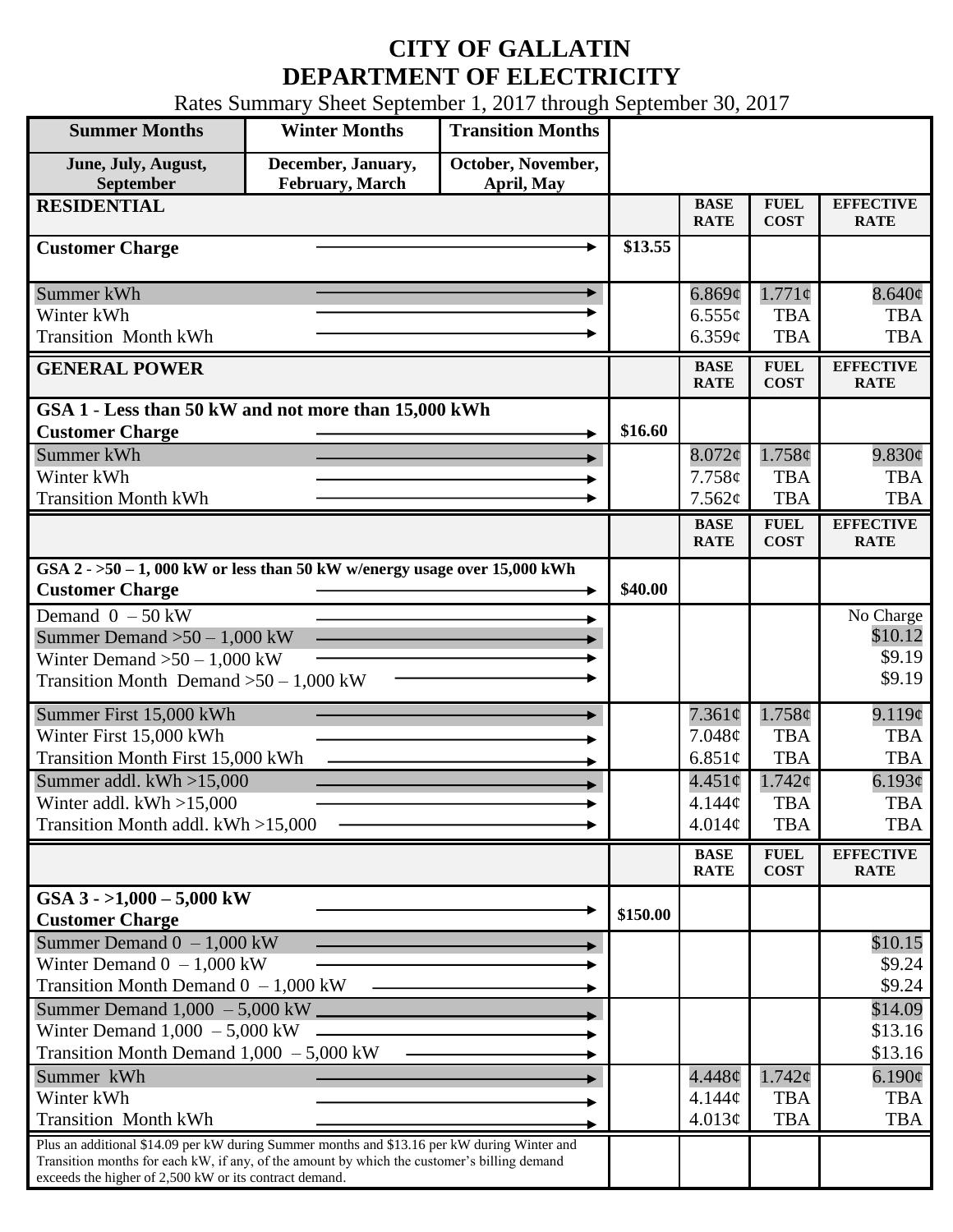## **Summer Months Winter Months Transition Months December, January, June, July, August, October, November, September February, March April, May GENERAL POWER CONTINUE BASE FUEL EFFECTIVE RATE COST RATE GSB Demands from 5,001 – 15,000 kW**  $\text{Customer Charge}$   $\longrightarrow$  \$1,500 Onpeak Summer Demand 5,000 – 15,000 kW \$10.36 Onpeak Winter Demand 5,000 – 15,000 kW \$9.44 Onpeak Transition Month Demand 5,000 – 15,000 kW \$9.44 **Offpeak Excess of Contract Demand** Summer \$10.36 Winter \$9.44 Transition \$9.44 Max Demand  $\qquad \qquad \longrightarrow \qquad$  \$5.00 Onpeak Summer kWh 7.331¢  $1.620\phi$  $8.951¢$ Onpeak Winter kWh 6.244¢ TBA **TBA** OnpeakTransition Month kWh 4.923¢ TBA TBA Offpeak Summer kWh First 200 HUD ь 4.952¢ 1.620¢  $6.572c$ Offpeak Summer kWh Next 200 HUD  $0.532<sub>\mathcal{C}</sub>$ </sub> 1.620¢  $2.152c$ Additional HUD  $0.206\mathcal{C}$ 1.620¢ 1.826¢ Offpeak Winter kWh First 200 HUD 5.163¢ TBA TBA Offpeak Winter kWh Next 200 HUD TBA **TBA**  $0.532\epsilon$ Additional HUD TBA  $0.206\mathcal{C}$ TBA Offpeak Transition kWh First 200 HUD 4.923¢ TBA TBA Offpeak Transition kWh Next 200 HUD TBA  $0.532\epsilon$ TBA TBA Additional HUD 0.206¢ TBA **BASE FUEL EFFECTIVE RATE COST RATE MSB Demands greater than 5,000 kW** Customer Charge  $\longrightarrow$  \$1,500 Onpeak Summer Demand >5,000 \$9.74 Onpeak Winter Demand >5,000 \$8.83 Onpeak Transition Month Demand >5,000 \$8.83 Max Demand  $\sim$   $\sim$  \$2.16 **Offpeak Excess of Contract Demand** Summer \$9.74 Winter \$8.83 **Transition** \$8.83 Onpeak Summer kWh 5.491¢ 1.620¢ 7.111¢ ▶ Onpeak Winter kWh 4.406¢ **TBA TBA** Onpeak Transition Month kWh  $3.409<sub>c</sub>$ TBA TBA Offpeak Summer kWh First 200 HUD 4.733¢ 3.113¢  $1.620\text{c}$ Offpeak Summer kWh Next 200 HUD  $0.288<sub>c</sub>$  $1.620\text{¢}$ 1.908¢ Additional HUD  $0.045\text{c}$ 1.620¢ 1.665¢ Offpeak Winter kWh First 200 HUD 3.326¢ TBA TBA Offpeak Winter kWh Next 200 HUD 0.288¢ TBA **TBA** Additional HUD  $0.045\text{c}$ TBA **TBA** Offpeak Transition kWh First 200 HUD  $3.409\ell$ TBA TBA

0.288¢  $0.045\epsilon$  TBA TBA TBA TBA

## **Page 2 - Rates Summary Sheet September 1, 2017 through September 30, 2017**

Offpeak Transition kWh Next 200 HUD

Additional HUD